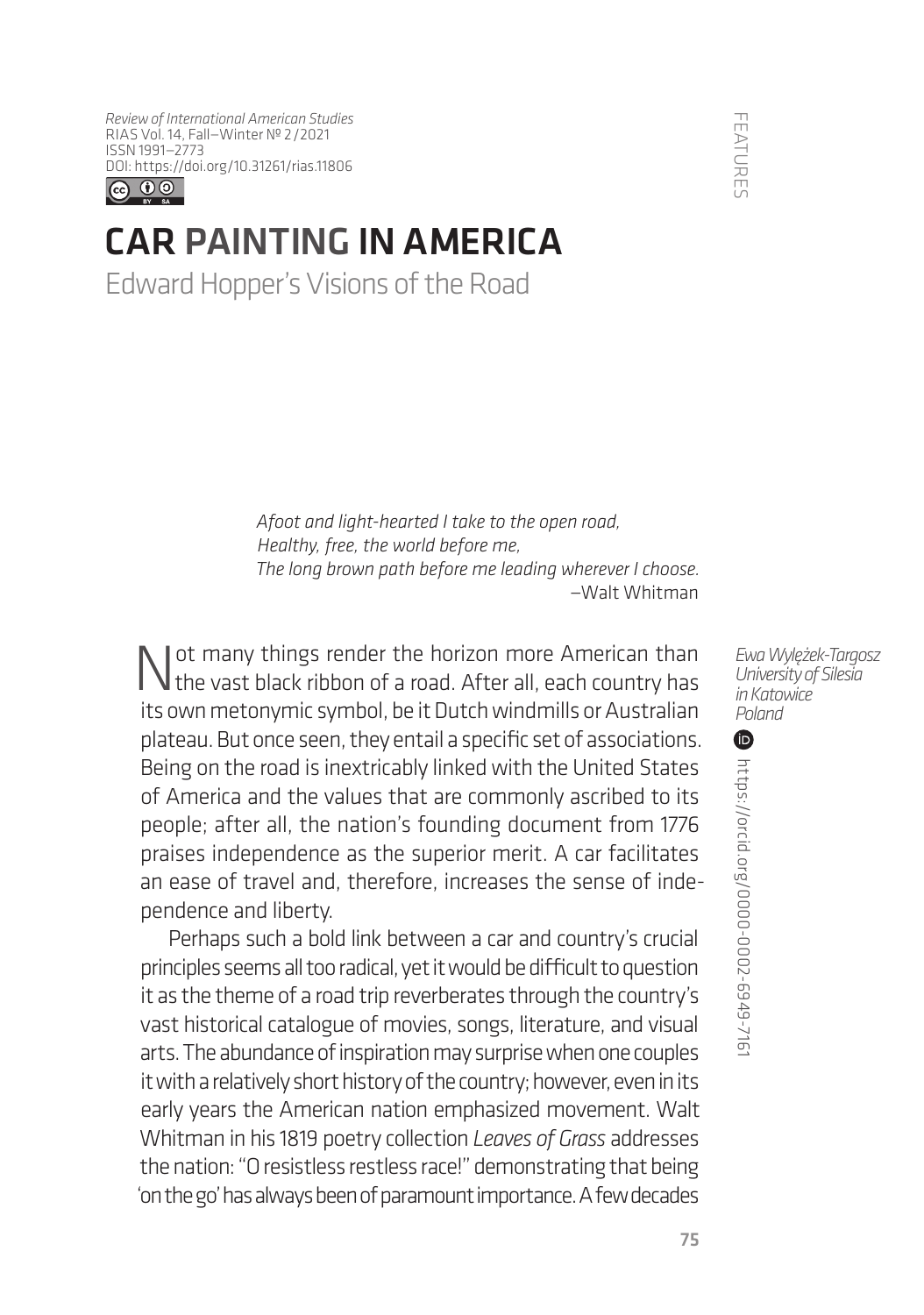later, the American (Prussian born) painter John Gast produced one of the most recognizable allegories of the country's spirit— *American Progress*—that manifests state's expansion westward and celebrates the journey. The vastness of the land invites roads, carriages, trains, and eventually, cars. The ever-moving machines found its match in restless people who may treat life as a quest. One of the iconic lines in American literature is Kerouac's credo: "The road is life" (2019: 48), a statement illuminating how driving became an identity-forming experience.

Industrial development has certainly contributed to the betterment of the individual's life. The benefits of technological advancement allowed for the mass production of cars which resulted in a higher level of comfort of living and travelling. Such convenience while in transit was a novum and a trigger for exercising one's freedom. The producer of the first mass manufactured automobile, Henry Ford, promised:

I will build a motor car for the great multitude. It will be large enough for the family, but small enough for the individual to run and care for. It will be constructed of the best materials, by the best men to be hired, after the simplest designs that modern engineering can devise. But it will be so low in price that no man making a good salary will be unable to own one—and enjoy with his family the blessing of hours of pleasure in God's great open spaces. (Ford 1922: 76)

Car owners depended neither on bus schedules nor bus routes which gave them liberty in designing their own destination; such an ability to choose one's own path (also *par excellence*) is a pivotal American value. Singularity and individualism are perfect concepts to exert for a private car owner. Moreover, thanks to a car, the transit between the public sphere and a private one has become imperceptible. One can pack their favorite belongings and set off on a journey while retaining a feeling of home. A person immersed in their vehicle transforms it from a nameless unit manufactured in a factory to a house on wheels, decorated with trinkets, stickers, and oftentimes littered with personal items. Campers and travel trailers constitute an even stronger example of a car 'domesticated' that offers a feeling of a settlement without the threat of constraint.

*Car Culture(s) Machines, Roads Mythologies*

rias

vol. 14, fall–winter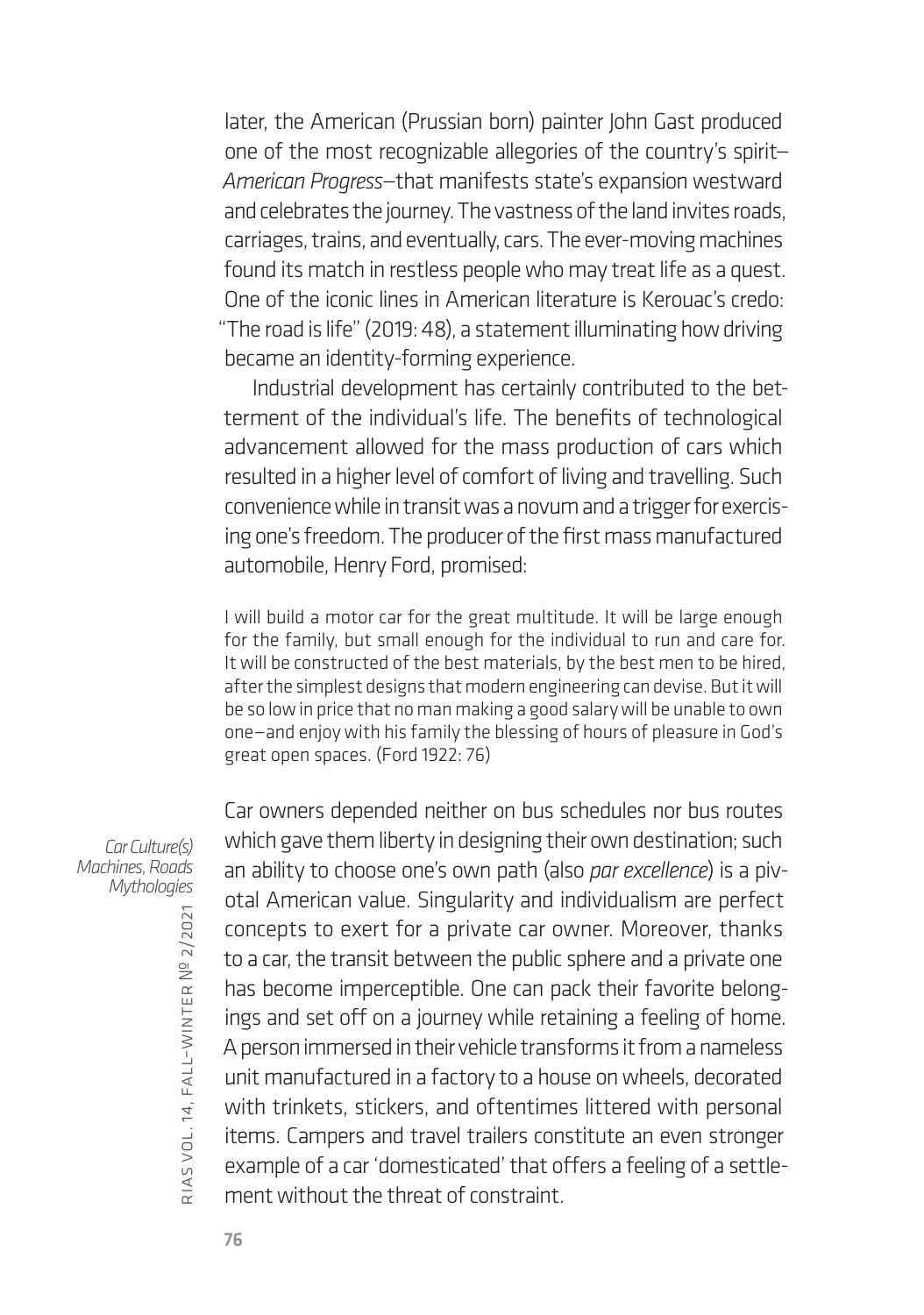Cars have irreversibly transformed the American lifestyle and, subsequently, American culture. The automobile industry ushered and spread social and spatial changes. The more accessible cars became, the more they were romanticized. It created a kind of a car folklore that entailed a dedicated infrastructure of motels, gas stations, parking lots, and drive-thrus that all found their reflections in various texts of culture, thus becoming a part of culture themselves. A nation formed in motion has ceaselessly expended its horizons and the ubiquity of car travels and their relentless popularity triggered nothing short of car mythology in the United States. A similar observation has been made by Roland Barthes, who connected human nature and its will to conquer with a vehicle that enables the conquest. In *Mythologies*, Barthes writes on a model of a Citroën, whose name in French is more than appropriate when discussing car mythologies, i.e., Déesse—a goddess. He claims:

We are therefore dealing here with a humanized art, and it is possible that the Déesse marks a change in the mythology of cars. Until now, the ultimate in cars belonged rather to the bestiary of power; here it becomes at once more spiritual and more objectlike, and despite some concessions to neomania (such as the empty steering wheel), it is now more homely, more attuned to this sublimation of the utensil which one also finds in the design of contemporary household equipment. The dashboard looks more like the working surface of a modern kitchen than the control-room of a factory […] the very discreteness of the nickelwork, all this signifies a kind of control exercised over motion, which is henceforth conceived as comfort rather than performance. (1991: 46)

Such mysterious, if not mystical qualities are equally present in the canvases of the American Master, Edward Hopper; therefore, the aim of this article is to analyze modernist representations of car culture as seen by the painter.

Edward Hopper is one of the major realist painters of the twentieth century America. He was intrigued by the ever-elusive human condition and, as an avid observer of his own milieu, was no stranger to reporting scenes from American life and meticulous portraits of people's behavior. As cars were part and parcel of reality, they became a subject matter for him as well. The works selected for discussion share a common denominator—they portray elements of car culture: *Gas* from 1940, *Jo in Wyoming* from 1946, and *Western Motel* from 1957. Hopper's paintings often depict lonely

REVIEW OF INTERNATIONAL AMERICAN STUDIES *Ewa Wylężek-Targosz University of Silesia* 

*in Katowice Poland*

review of international american studies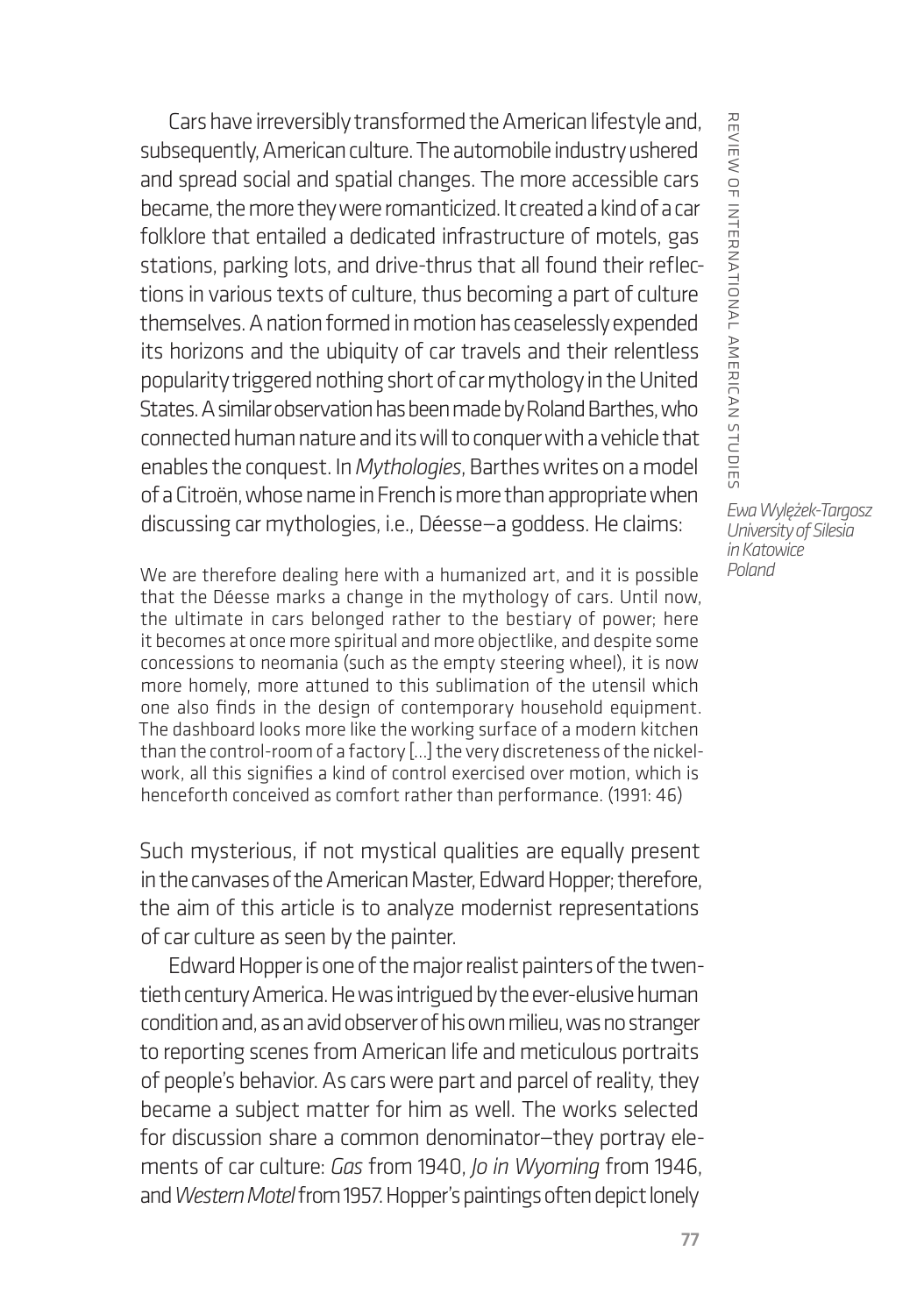people in transit outside of their domestic environment, as well as vast, empty spaces. His protagonists wait in a lobby, enter a hotel room, or a restaurant and evoke a sense of anticipation and a detachment from their surroundings. Another characteristic of Hopper's painting is a distinctiveness, made evident by a certain lack of details, that renders the works universal, similarly to myths.

The first painting to be discussed is *Gas* (1940), an oil on canvas with dimensions of 26 1/4 x 40 1/4" (66.7 x 102.2 cm); the work belongs to Museum of Modern Art in New York.



Fig. 1. Edward Hopper, *Gas* (1940). Source: [https://commons.wikimedia.org/wiki/](https://commons.wikimedia.org/wiki/File) [File](https://commons.wikimedia.org/wiki/File):Hopper-Gas-1940.png (CC0).

*Car Culture(s) Machines, Roads Mythologies*

The painting demonstrates the artist's attraction to places suspended between one's point of departure and destination. It depicts a common sight in the 1950s in the United States—a lone man working at a gas station situated in a rural area. Upon closer examination, two parts of the painting can be noticed: there is a forest dominating the left side of the picture and it becomes dark, almost black, as it reaches the middle of the work to where the depicted road leads. The right portion features fewer tress and the space is occupied by two white buildings and a 'Mobilegas' signpost. The stillness of the trees set against the built establishment lends psychological depth to the painting; it could be read as an ambiguous portrayal of the country's ever-present conflict between nature and civilization.

rias

vol. 14, fall–winter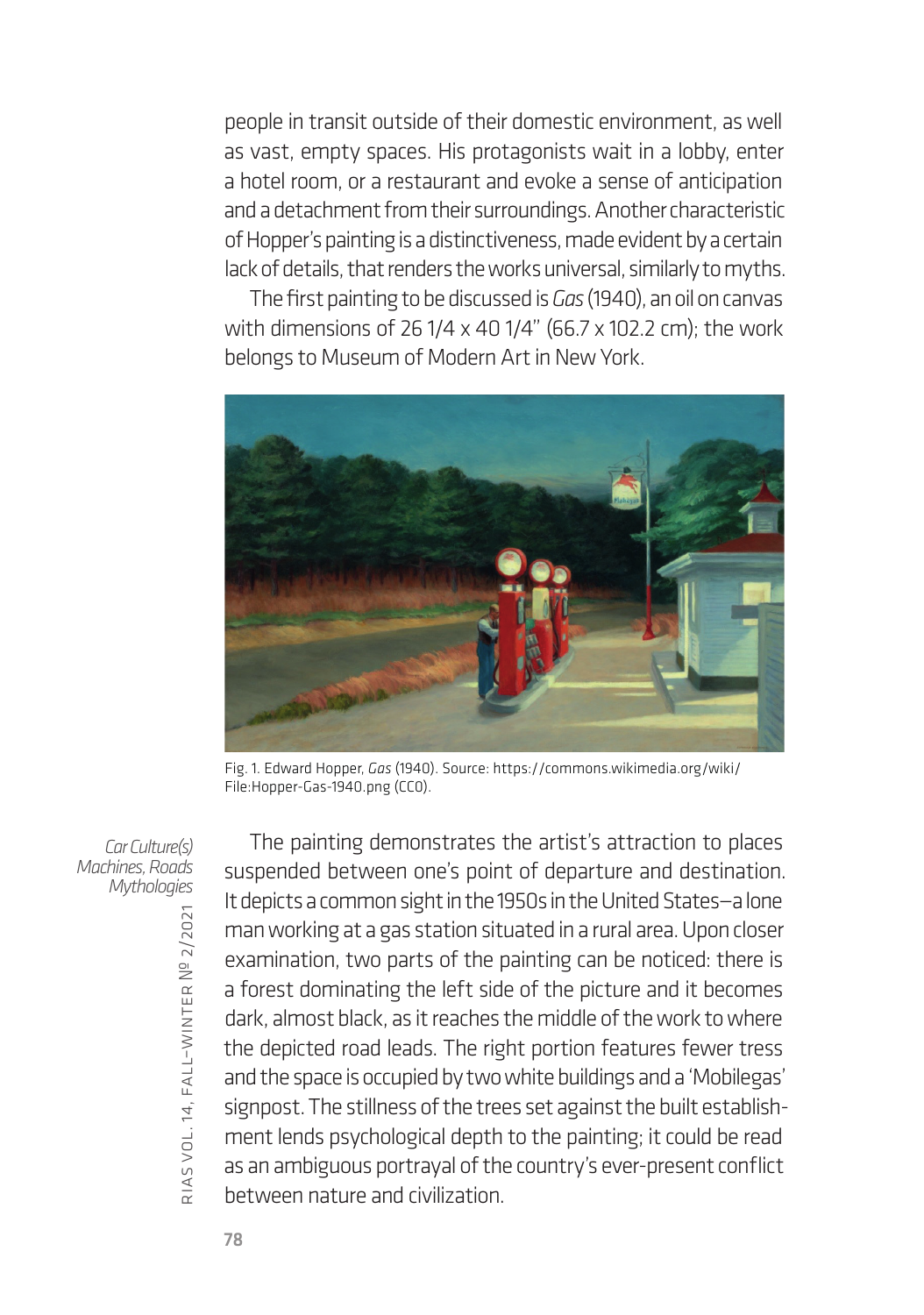The stark contrast of energies between the two sides is enhanced by the peculiar portrayal and proportions of the captured elements. The forest is dense and with identical trees and it invites neither the man in the picture nor the audience. The signpost is as tall as the highest tree and the gas pumps reach the roof of the store and tower over the man. The latter, working in the middle of nowhere, is dressed in a shirt, a waistcoat, and a tie. Such panache is at odds with his surroundings but, also, pales in comparison to both the mystery of the forest and the power and redness of the gas pumps. Hopper is considered to be an expert in creating light and its sources in his works. The light in this work is twofold—it comes from the settling sun and from the inside of what resembles a convenience store. The two kinds of light merged whereas the two worlds remain apart. The reduced number of objects in the painting makes it a synthesis of the American gas stations rather than a portrayal of a specific enterprise. The objects are familiar and prosaic but somewhat opaque and that aligns with what has been repeatedly said about Hopper's oeuvre: "The combination of arrangement, illumination, stillness, and bareness that he paints are seldom to be found in life, though the paintings are lifelike" (Anthony 1985: 174); it is the mimetic quality of the canvas that makes one search for the very reason for a gas station, i.e., the car. The lack of car at gas station creates tension: has a car just driven away? Has there ever been a car? The pristine conditions of the station and the crisp clothes of the man suggest rather a readiness for car's arrival than a rest after one. A curatorial research specialist Sarah Powers who is a guide at Virginia Museum of Fine Arts and offered private tours of the museum in 2019 when "Edward Hopper and the American Hotel" exhibition opened, says the following about the painter's works: "What kind of speaks loudest in Hopper sometimes are the absences—what's not in the painting" (Dalla and Adams 2020). The lack of car shows the manner in which the roads and the infrastructure, together with the people working there, is ever anticipating. It is noted that in the contemporary landscape, where the self-service gasoline stations, or "self-serves," are growing in popularity, the gas jockeys have become obsolete thus emphasizing the car's dominant position. Therefore, even though the painting does not depict a car,

REVIERINTERNAL AMERICAN STUDIES review of international american studies *Ewa Wylężek-Targosz* 

*University of Silesia in Katowice Poland*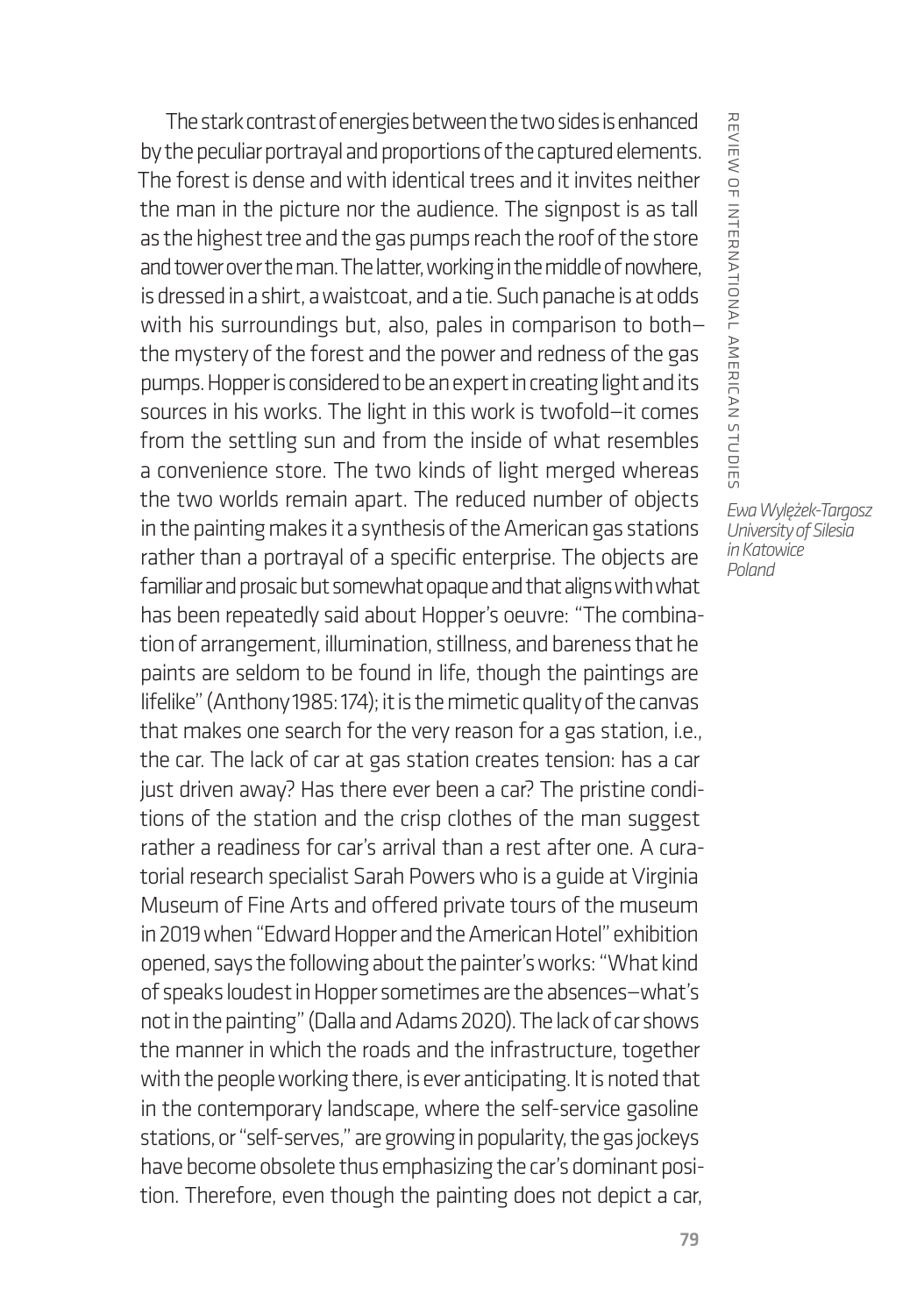the machine is an invisible agent dictating the pace of the narrative and, paradoxically, constitutes a kernel of the canvas.

Interestingly enough, *Gas*, as explained by Gail Levin, the painter's biographer, came to life during painter's holiday in 1940 which he spent, as he used to, in Truro, Massachusetts. Hopper and his wife Josephine had a summer house neighboring Cape Cod Bay and, as Levin stated, the artist used to go for long rides in his car and looked for inspiration in his environment (1995: 77). Hopper was fascinated with the development of automobile industry; he was a keen driver and understood that travelling changes one's state of mind. Together with Josephine, Hopper traveled across the States and many times stopped to capture a sight. In one such circumstance, the second analyzed work of art was created: *Jo in Wyoming,* from 1946, is a 50.8 x 35.43cm (20"x 14") watercolor presenting a still frame from one of the couple's road trips.



*Car Culture(s) Machines, Roads Mythologies*

Fig. 2. Edward Hopper, *Jo in Wyoming* (1946). Source: [https://www.wikiart.org/en/](https://www.wikiart.org/en/edward-hopper/jo-in-wyoming) [edward-hopper/jo-in-wyoming.](https://www.wikiart.org/en/edward-hopper/jo-in-wyoming) © Edward Hopper (Fair Use).

The work shows Jo in the passenger's seat in their car painting a mountain range. The space is confined to the car interior and, although passenger's door is open, the car top overwhelms the viewer and flattens the perspective. The latter is a peculiar one: is the painter standing behind the vehicle with the trunk open? Or maybe he is on the back seat? Either way his position seems

rias

vol. 14, fall–winter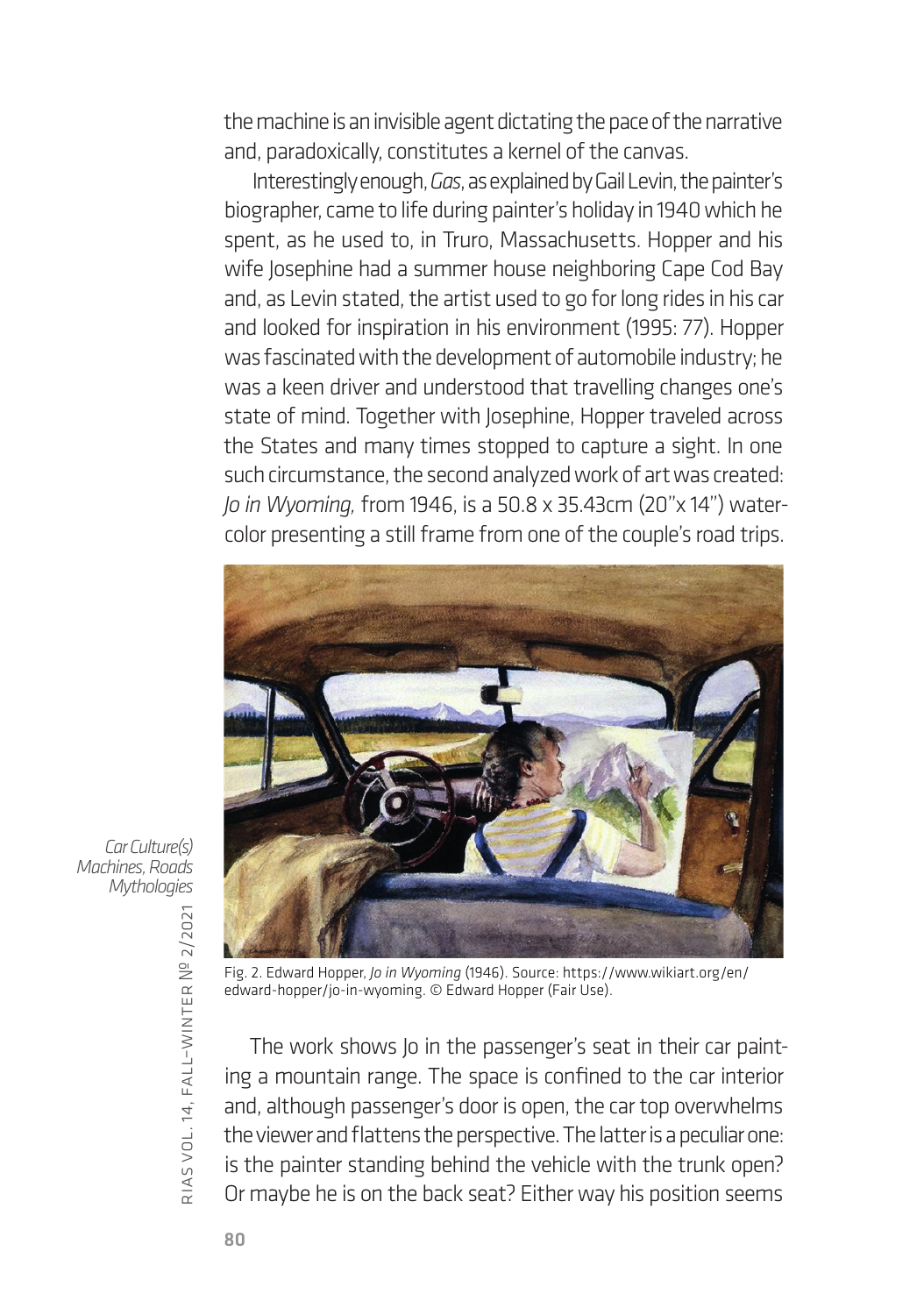impossible to capture Jo in her artistic activity. The way she is working is also unique. She chooses to sit in a car, with the door ajar and lets the machine intervene with her art. The viewers do not even see the peak she is capturing; their experience of the outside, in this case, the mountain tops, is second-hand. What the audience can see is what the driver is exposed to: the road through the windshield. Because of this frame, the unlimited space before them is a subject to fragmentariness.

The couple is seemingly outside, as indeed, they are not *in* a building but, at the same time, they experience nature by proxy, as if the windshield was a screen onto which landscape is projected. When compared to *Gas,* from just a few years before *Jo in Wyoming*, a shift of focus is noticeable; the previous work showed a deep abyss separating the nature on the left and human culture on the right, and a car was not even in the painting. Here, however, the car is the focal point and is also the point of view imposed by the painter. It is the car that devours the canvas and the perspective. It is a man-made confinement of nature's unlimited space. Jo is connected to both: she is in the car but her subject matter is beyond it. She does not seem to be aware of being observed, and is immersed into a process that is fleeting, for the driver will soon take his seat and move on. The elusiveness of the road trip is not lost on the Hoppers. They both understood the pensive mood triggered by travelling. In a conversation with his biographer the painter admits that: "[t]o me the most important thing is the sense of going on. You know how beautiful things are when you're traveling" (Levin 1995: 166), further revealing his fascination with roads and their escapist character. A car not only improves the quality of life but also adorns it with possibilities. Jo, who at times was a self-proclaimed cartographer for their journeys, called the land "open country" (Levin 1998: 98). A similar description was given by Owen Wister, a writer recognized as the father of the western genre. He, in *The Virginian* (or *The Virginian: A Horseman of the Plains*), provides the following depiction of, surprisingly enough, Wyoming: "a land without end, a space across which Noah and Adam might come straight from Genesis. Into that space went wandering a road, over a hill and down out of sight, and up again smaller in the distance, and down once more, and up once more, REVIEW OF INTERNATIONAL AMERICAN STUDIES review of international american studies *Ewa Wylężek-Targosz* 

*University of Silesia in Katowice Poland*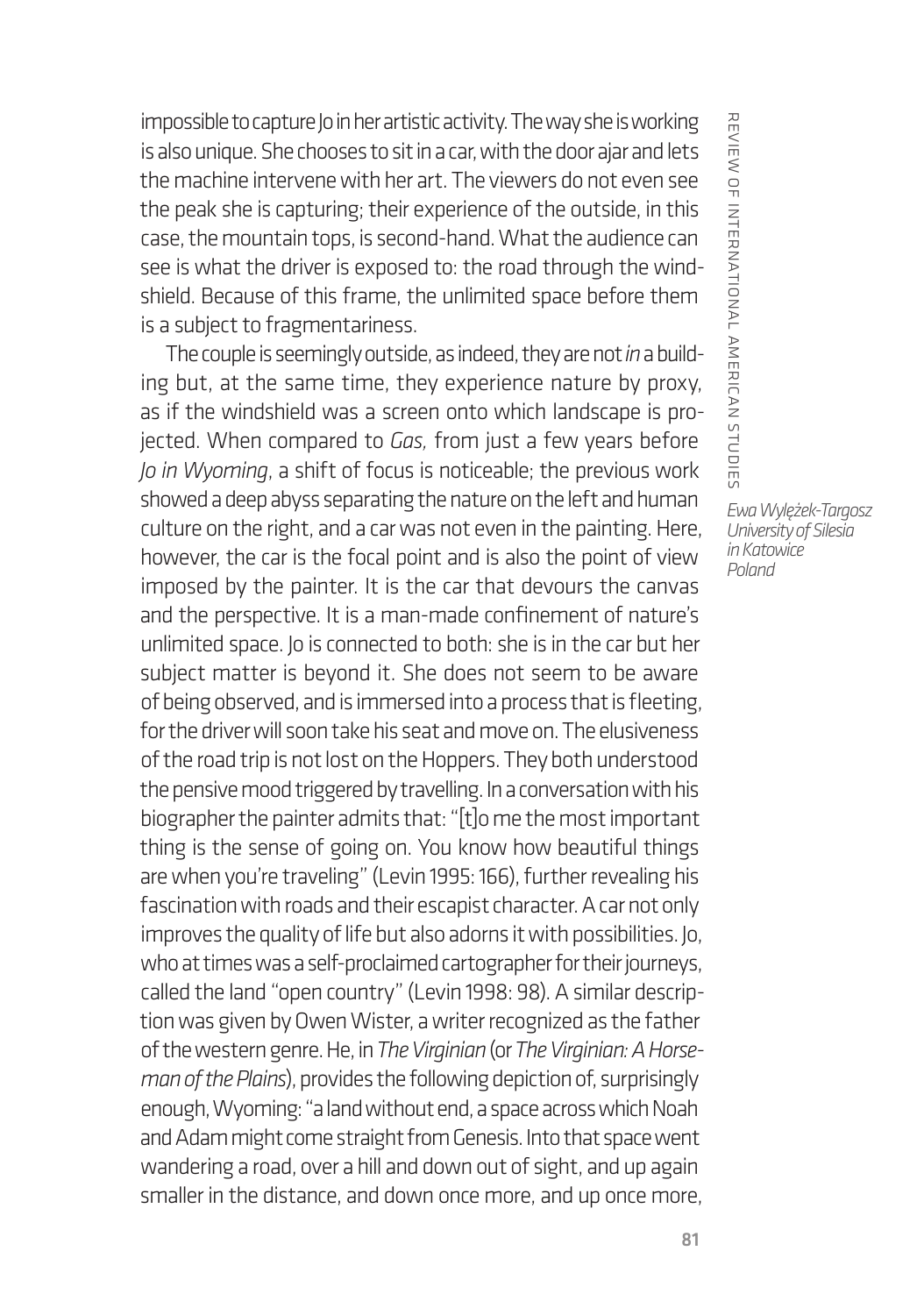straining the eyes, and so away" (Wister); both Jo Hopper and Owen Wister share the myth of unique journey one makes through, in this particular case, Wyoming territory. Furthermore, Jo would often draw maps with her comments on them so the car trip was personalized: "From the lower left corner of this map, Jo drew a red line on the route leading from the highway, on South Truro Road, across the dunes to their home on its high ridge above the bay. She noted on the map the words, 'car tracks, home-made shortcut'" (Levin 1998: 98), making their outings align with the American attachment to individualism. The Hoppers' private encounter with the country is facilitated by their car, they observe their America from its inside. Such a strong relation to a vehicle was echoed in 1964 in a book *Understanding Media: The Extensions of Man*  by Marshall McLuhan. In the volume he defines technologies as extensions of a human being: "During the mechanical ages we had extended our bodies in space" (1996: 5) and, in so doing, McLuhan reinforces Barthes's take of the myth of velocity that he describes the following way: "mythology of speed as an experience, of space devoured, of intoxicating motion" (37).

The social and psychological implications and consequences of technology that has gradually become domesticated raised the fears of relishing it and becoming subservient to the machine. McLuhan was concerned that, by ascribing such importance and meaning onto technology, a human being risks becoming 'numbed.' Moreover, the writer claimed that the human body will form certain defensive mechanisms in response to the new stimuli that is offered by technological development or, as he labels it, "various pressures" (42). The scholar believed that technology is an extension of the human body (e.g., limbs), but also of the nervous system. All these advancements are regarded as threatening phenomena—in the chapter "The Gadget Lover," he compares each form of the body's extension to self-amputation. Such a radical standing lends a rather dire undertone to technological developments. McLuhan even goes further in his judgement for he writes: "Self-amputation forbids self-recognition" (43), which seems to ignore any beneficial aspect that machines, cars included, may have offered.

Both McLuhan and Barthes see the new role technology assumes in one's life and its undoubtedly paradoxical character: on the one hand,

*Car Culture(s) Machines, Roads Mythologies*

rias

vol. 14, fall–winter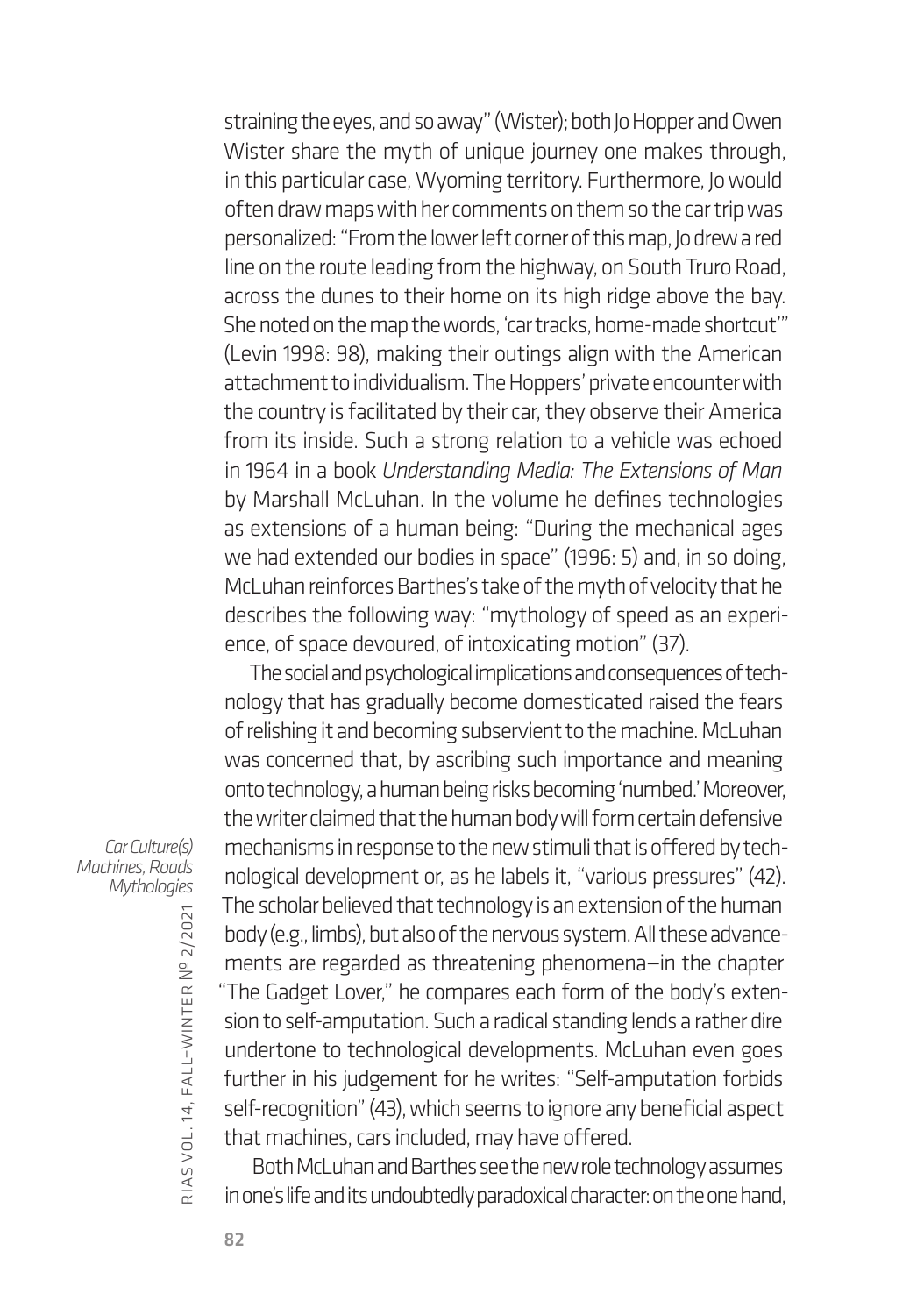a car is a tangency point between the outside world and the inside, familiarized space. On the other hand, it separates its passengers suspending them in a fragmented reality of limbo. Driving in a car could be therefore seen as a truly overwhelming activity when read through McLuhan's take on mechanisms: "What makes a mechanism is the separation and extension of separate parts of our body as hand, arm, foot, in pen, hammer, wheel. And the mechanization of a task is done by segmentation of each part of an action in a series of uniform, repeatable, and movable parts" (218); the danger of such fragmentariness could be all together avoided by what Barthes likens to exorcism. Although Barthes speaks of a ship, the solution's functioning remains the same—it aims at eradicating the human desire to control the mechanism. He writes:

In this mythology of seafaring, there is only one means to exorcize the possessive nature of the man on a ship; it is to eliminate the man and to leave the ship on its own. The ship then is no longer a box, a habitat, an object that is owned; it becomes a travelling eye, which comes close to the infinite; it constantly begets departures. (1991: 35)

An entirely different perspective is offered in the last of the selected paintings by Hopper. An oil on canvas from 1957 titled *[Western Motel](https://www.artrenewal.org/artworks/western-motel/edward-hopper/5486)*  is a depiction of a woman sitting on the motel bed, anticipating.<sup>1</sup> The room seems silent and motionless, with two rectangular windows permitting the entry of light. Everything in the room is organized, controlled, and geometric. The inside is filled with vertical and horizontal lines rendering the room bleak, if not hostile. The woman is looking at the viewer; the pensiveness of her stare and her tense posture accentuate the sense of some impending movement or event. She appears to be waiting: the luggage is packed, the room is devoid of personal objects, the bed is made, and a car is parked outside the window. The woman is alone but her gaze is directed at the viewer, inviting them in. She is oblivious to the landscape encompassing her location; she turns her back on it and for a good reason–there is nothing the scenery can offer, for it is plain and bleak. The road, on the other hand, tempts with meaningful possibilities as the destination is of secondary importance. Driving is a goal in itself as any route is a valuable

*Ewa Wylężek-Targosz University of Silesia in Katowice Poland*

review of international american studies

REVIEW OF INTERNATIONAL AMERICAN STUDIES

<sup>1.</sup> See the image at [https://www.artrenewal.org/artworks/western](https://www.artrenewal.org/artworks/western-motel/edward-hopper/5486)[motel/edward-hopper/5486](https://www.artrenewal.org/artworks/western-motel/edward-hopper/5486). Accessed 10 Dec. 2021.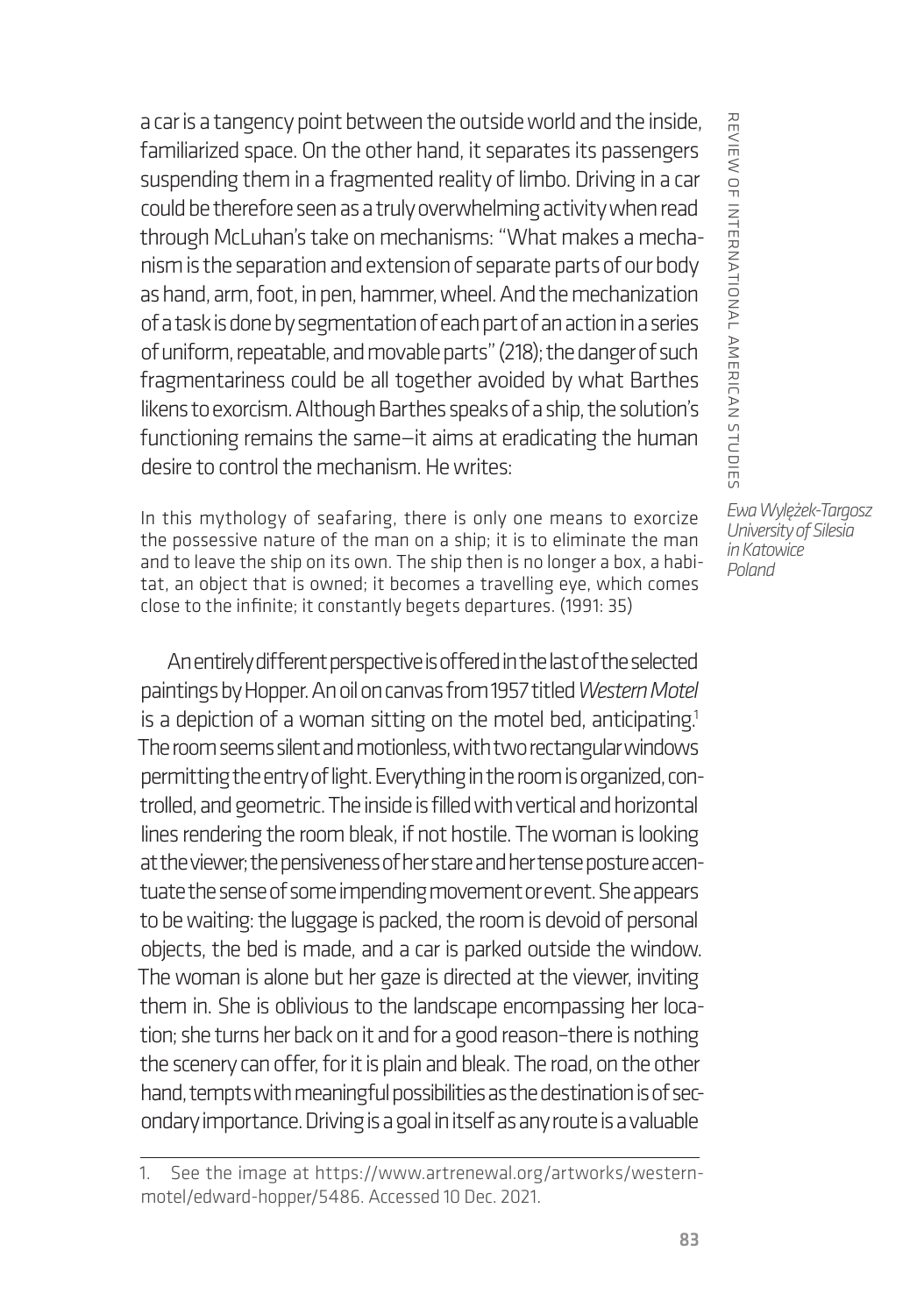encounter. In *Romance of the Road: The Literature of the American Highway*, Ronald Primeau writes that a car in the US "has always been more than just transportation: it is status, success, dreams, adventure, mystery and sex" (1996: 56), suggesting adventures that await one on the road.

Clearly, a motel is a place of passage and is strictly linked with cars. Roadside diners, hotels, and caravan parks are all creations that are complementary to car culture. America's greatest transport hub was formed just a year before the painting was created: the Dwight D. Eisenhower National System of Interstate and Defense Highways (Interstate Highway System) required (and still does) countless roadhouses, inns, motels, and gas stations. However, it was by no means the first such momentum in American infrastructure. Before the Interstate Highway System, the legendary "Mother Road" as John Steinbeck referred to Route 66 (1939) was driven by millions of people seeking a better life for themselves. The magnitude and popularity of the route paved the way for prosperous businesses along the road and a certain cult status of car travels for they ceased to be an activity for the chosen few: the US 66 allowed the small-town Americans to become connected to the main American highway and, in so doing, it promised an opportunity, liberty, and, in a way, equality. As the route made the journey across the country swifter and therefore more desired, it became a fixture within American culture. Songs, TV series, and movies portraying Route 66 are reminders of the road's paramount importance.

*Car Culture(s) Machines, Roads Mythologies*

Few places are more inspiring to contemplate the ever-elusive *conditio humana* than such places of transience. The train of thoughts changes together with each new sight. Kerouac summarizes it thus: "Nothing behind me, everything ahead of me, as is ever so on the road" (2019: 49). And, even though the woman in Hopper's painting is static, the possibility of movement is vivid as the car is an *extension* of her body. The way Hopper painted it makes their bodies touch. It begs the question as to why he decided to unite them as the outside is vast and there is plenty of space to park the car. It builds tension between the woman and the vehicle as they head the same way. In lieu of the problematic division between the public and the private, Hopper resolves the conundrum by making the woman and the car, one.

rias

vol. 14, fall–winter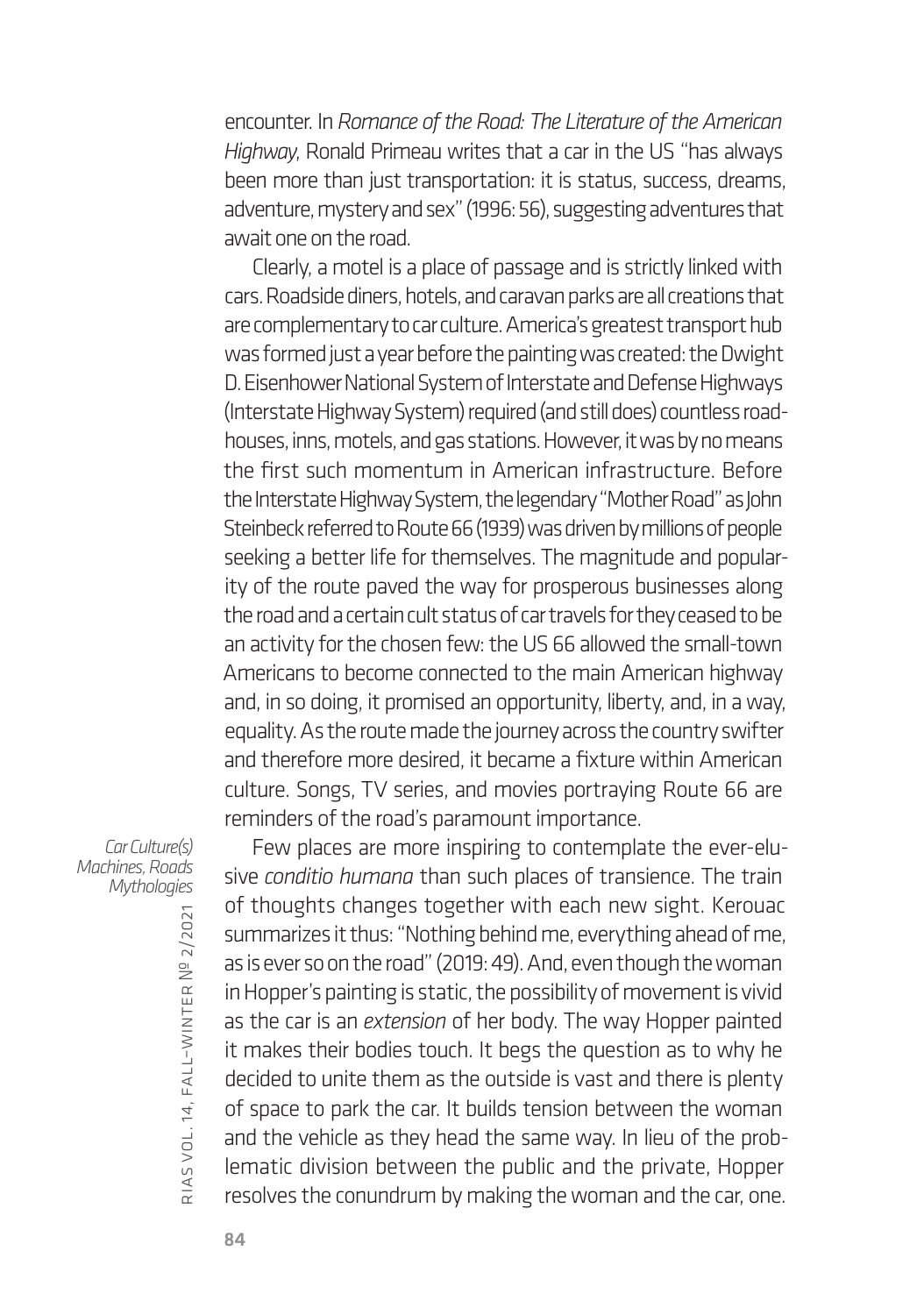This trick also makes the journey easier as there are no conflicting voices of which Owen Wister wrote: *"*The spirit will go one road, and the thought another, and the body its own way sometimes;" the picture becomes a double symbol of mobility as it takes place in a motel, an epitome of being on one's way, and the car/woman is just one key turn away from moving forward. This movement is also triggered on two levels, the literal one as a car makes travelling possible, and a more abstract one, as it represents social progress (only four years before Hopper painted *Western Motel*, the first woman broke the sound barrier. Two years later, Rosa Parks sparked a national civil rights movement by protesting her relegation to the back of a city bus).

All three of Hopper's works offer freedom that is directed outward and experienced by means of automobility. This liberty however cannot take place without a particular, free state of mind. Even the painter himself recognizes the profound origins of one's journey: "the inner life of a human being is a vast and varied realm" (Lowry, 2013–2014) and a car is an excellent tool to transfer the inner existence into the vast realm of outside reality. The latter was at the time turned towards a new philosophy that had absolute freedom at its core—existentialism. When Jean-Paul Sartre, probably the most acknowledged proponent of existentialism, visited the United States of America for the first time in 1943, he was not met with the recognition and admiration he had thus far enjoyed in Europe. The initial reviews of the doctrine were questionable and the media had their doubts: "no matter how Jean-Paul Sartre tries to wriggle out of the accusation, his existentialism is a philosophy of despair" (Fulton 1999: 29), which may be a surprising interpretation as for the thinker it was a human being that constituted the center of the universe, removing the idea of God or any other superior force deeming it useless. For Sartre, each person was free to choose and needed to be aware of this empowerment. With time, however, his theories gained appreciation in the US and the interest in existentialism increased and, eventually, Sartre's thought was seen to have "demonstrated its relevance to American culture" (Cotkin 2003: 104). Even though Sartre and Hopper never met, their outlook on an individual and their place in the universe seem to overlap, especially

REVIEW OF INTERNATIONAL AMERICAN STUDIES review of international american studies

*Ewa Wylężek-Targosz University of Silesia in Katowice Poland*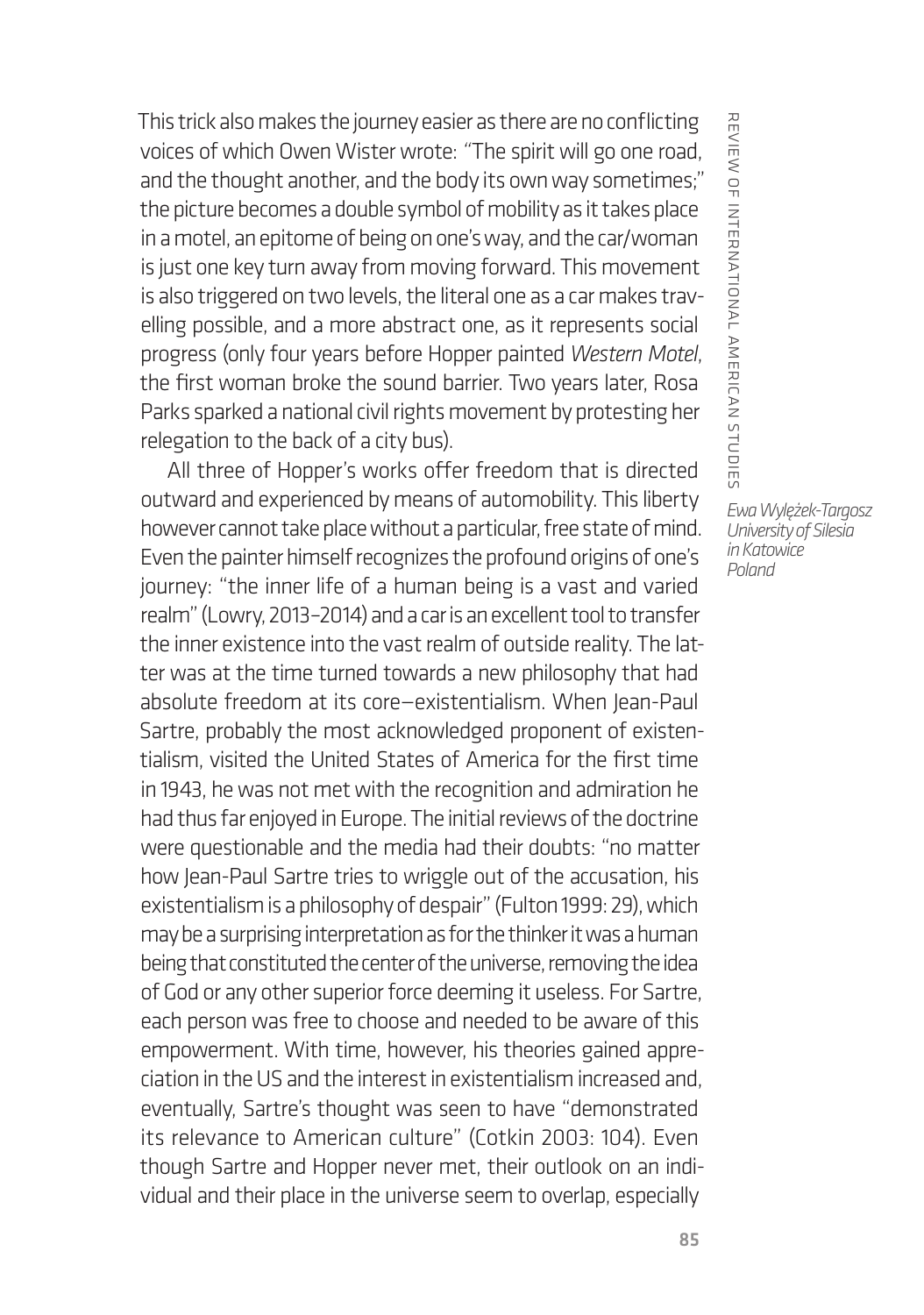in their view that human existence could be perceived as a series of movements and motions. Both were keen observers of their surroundings and reviewed them in their respective fields. Hopper's artistic expression as well as Sartre's philosophy treat human being and their innermost self in relation to reality.

Thus, the echo of Sartre's existentialism can be found in Hopper's usage of a car that provides one with enhanced energy and power to move farther and further in one's existence. The individual agency achieved when driving resonates with one's will and desires that were key factors for the French philosopher. It is also not accidental that there is no interaction depicted in the paintings, each person is alone, inwardly focused. The only object with which they can interact is (or, could be, as *Gas* alludes) a car. Interestingly enough, Hopper's works could be summarized by Sartre's own perspective on art, of which he viewed: "as a creative activity in the service of freedom and control for a good life" (Fulton 1999: 256). The two sensed the meaning individualism, personal drives, and autonomy have in an era so thoroughly altered by technology.

Without a doubt, the United States has embraced the invention of the car and, as it entered all areas of one's life, it has become an icon that reflects national values. Initially, the purpose of a car was to make one's life more comfortable and efficient. With time, its significance has been enriched by visions of freedom and myths they have inspired. Cars have helped to reevaluate the questions of identity and one's roots and in so doing, they have become such a pivotal part of reality it reached a cult status and has been celebrated (and critiqued) in countless texts of culture. The emergence of the American nation stems from the Declaration of Independence, a document that emphasizes freedom and the right to pursue happiness; a car is indeed a carrier and facilitator of these values. The three paintings show that a car is an outward expression of one's inner mobility. Hopper, uses cars as protagonists of his works and grants them importance equal to people for his art is a reaction to dynamic changes that occur within a society and within an individual.

*Car Culture(s) Machines, Roads Mythologies*

rias vol. 14, fall–winter № 2/2021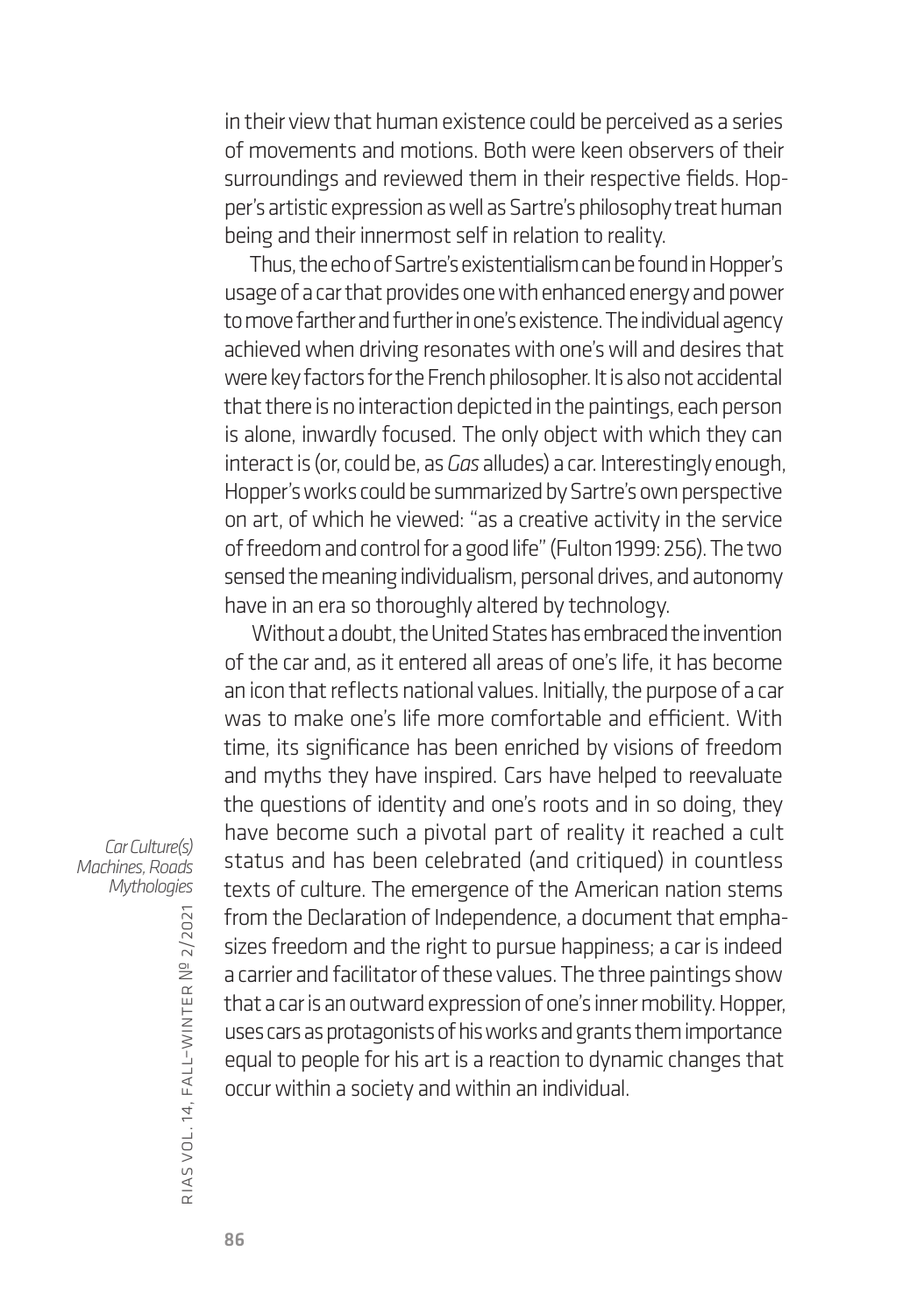## works cited

Anthony, Joseph. *American Silences: The Realism of James Agee, Walker Evans and Edward Hopper*. Louisiana State University Press, 1985.

Barthes, Roland and Annette Lavers. *Mythologies.* Noonday Press, 1991.

- Cotkin, George. *Existential America*. Johns Hopkins University Press, 2003.
- Dalla, Amanda and Villa Adams. "Night at the Museum." *Style Weekly*, vol 10, 2020. [https://www.styleweekly.com/richmond/night-at](https://www.styleweekly.com/richmond/night-at-the-museum/Content?oid=15287388)[the-museum/Content?oid=15287388.](https://www.styleweekly.com/richmond/night-at-the-museum/Content?oid=15287388) Accessed 11 Nov. 2021.

Ford, Henry. *My Life and Work*. Garden City Publishing Company Inc, 1922.

- Heitmann, John. "The Automobile and American Life." *Core Open Access Research Paper*, *<https://core.ac.uk/download/pdf/232827799.pdf>*. Accessed 11 Nov. 2021.
- Hopper, Edward. *Gas.* 1940. *[https://www.wikiart.org/en/edward-hopper/](https://www.wikiart.org/en/edward-hopper/gas) [gas](https://www.wikiart.org/en/edward-hopper/gas)*. Accessed 11 Nov. 2021.
- ——————. *Jo in Wyoming*, 1946. [https://www.wikiart.org/en/edward-hop](https://www.wikiart.org/en/edward-hopper/jo-in-wyoming)[per/jo-in-wyoming.](https://www.wikiart.org/en/edward-hopper/jo-in-wyoming) Accessed 11 Nov. 2021.
- ——————. *Western Motel*, 1957. [https://www.artrenewal.org/artworks/](https://www.artrenewal.org/artworks/western-motel/edward-hopper/5486) [western-motel/edward-hopper/5486.](https://www.artrenewal.org/artworks/western-motel/edward-hopper/5486) Accessed 10.12.2021. Accessed 11 Nov. 2021.

Kerouac, Jack. *On the Road.* Viking Penguin, 2019.

- Levin, Gail. *Edward Hopper A Catalogue Raisonné*, Volume III. W. W. Norton & Co, 1995.
- Levin, Gail. "Mapping Edward Hopper: Jo Hopper as her husband's Cartographer" *Artl@S Bulletin*, Vol. 7, Issue 2, 2018, p. 98.
- Lowry, Glenn. *American Modern: Hopper to O'Keeffe*, 2013–2014 *[https://](https://www.moma.org/audio/playlist/172/2272) [www.moma.org/audio/playlist/172/2272](https://www.moma.org/audio/playlist/172/2272)*. Accessed 11 Nov. 2021.
- McLuhan, Marshall. *Understanding Media: The Extensions of Man*. McGraw-Hill, 1966.
- Primeau, Ronald. *Romance of the Road: The Literature of the American Highway*. Bowling Green State University Popular Press, 1996.

Steinbeck, John. *The Grapes of Wrath*. Library of Congress, 1939.

REVIEW OF INTERNATIONAL AMERICAN STUDIES review of international american studies

*Ewa Wylężek-Targosz University of Silesia in Katowice Poland*

Fulton, Ann. *Apostles of Sartre: Existentialism in America 1945–1963.* Northwestern University Press, 1999.